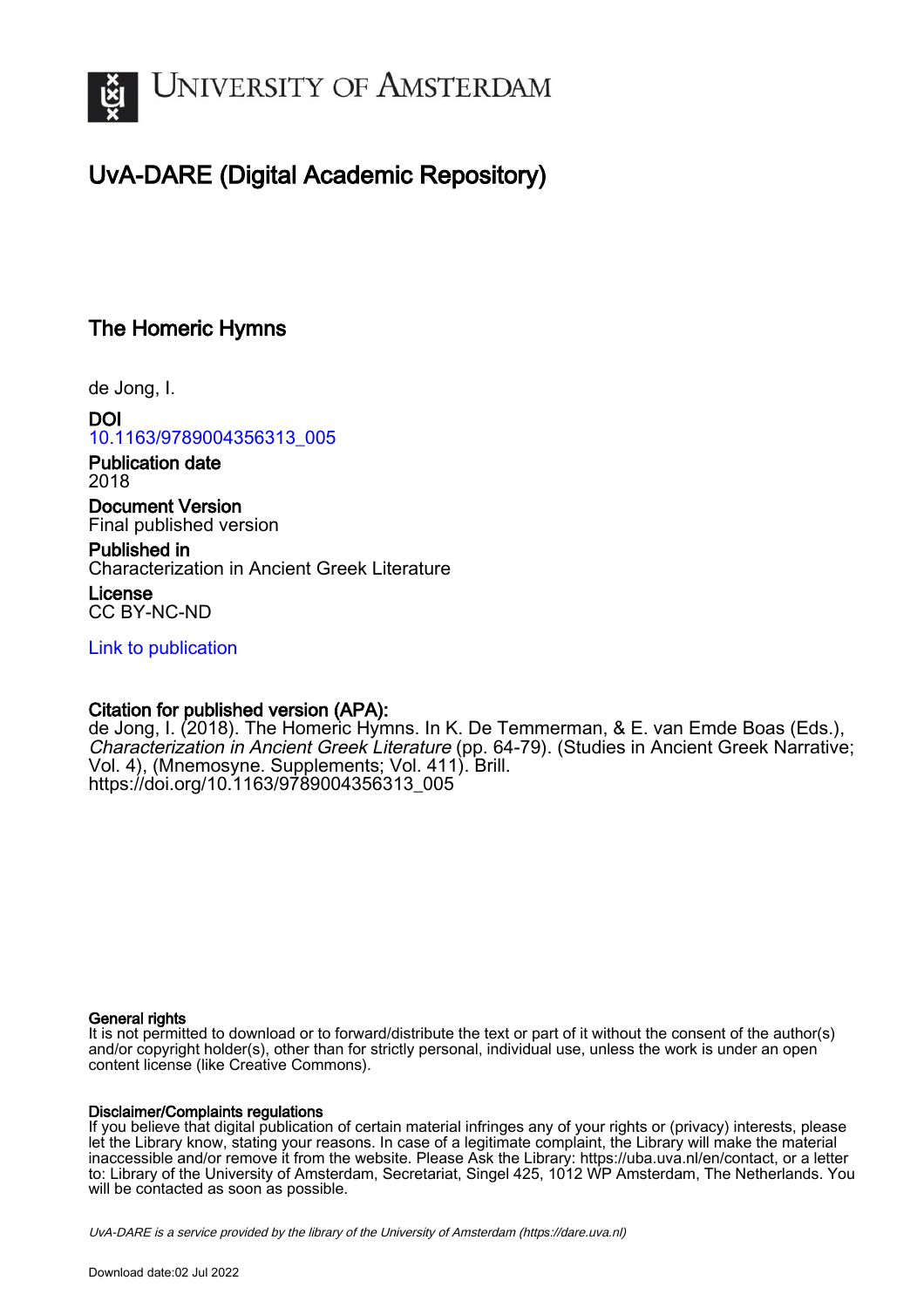**CHAPTER 3** 

### **The Homeric Hymns**

*Irene de Jong*

#### **Introduction**

One of the most important differences between the Homeric epics and the Homeric hymns concerns their respective protagonists. The Homeric epics 'are not poems about Gods but about human beings. These human beings inhabit a world of which the Gods are an unquestioned part, but still, within each epic, the Gods are there to illuminate, comment on and contrast with the depiction of human actions and the human condition.'1 In the Homeric hymns the situation is the reverse: these are poems about gods, who inhabit a world 'to which mortals are admitted only as a kind of witnesses'.<sup>2</sup> Of course, the gods' actions always have major consequences for mortals. Thus, almost all hymns are to a greater or lesser degree aetiological, the mortal narrator explaining the origin of religious institutions or rituals, most notably the Eleusinian Mysteries (*HDem*.) or the oracle at Delphi (*HAp*.), to his mortal narratees. But the central concern of the hymnic genre is the celebration of a god or goddess, and this has clear consequences for the forms and functions of characterization, as this chapter will set out to show.

#### **Explicit and Metonymical Characterization**

The Homeric Hymns typically focus on one eponymous god or goddess, while the *HymntoHermes* also pays lavish attention to Apollo, and the *Hymnto Pan* to Hermes. These divine protagonists interact with other Olympian gods, nymphs (Telphousa), personified places (Delos) or mortals. The mortal characters are sometimes 'upper-class' heroic individuals known from mythology (Anchises in the *HAphr*.; Metanira, Celeus, Iambe, Triptolemus, Diocles, Eumolpus and Polyxenus in the *HDem*.) but more often 'lower-class' anonymous collectives

© Irene de Jong, 2018 | doi:10.1163/9789004356313\_005

This is an open access chapter distributed under the terms of the CC BY-NC-ND 4.0 licen $_{\rm IET}^{\rm E}$ <sub>1ede</sub>. <sub>9789004356313</sub>

<sup>1</sup> Kearns 2004: 7.

<sup>2</sup> Parker 1991: 2.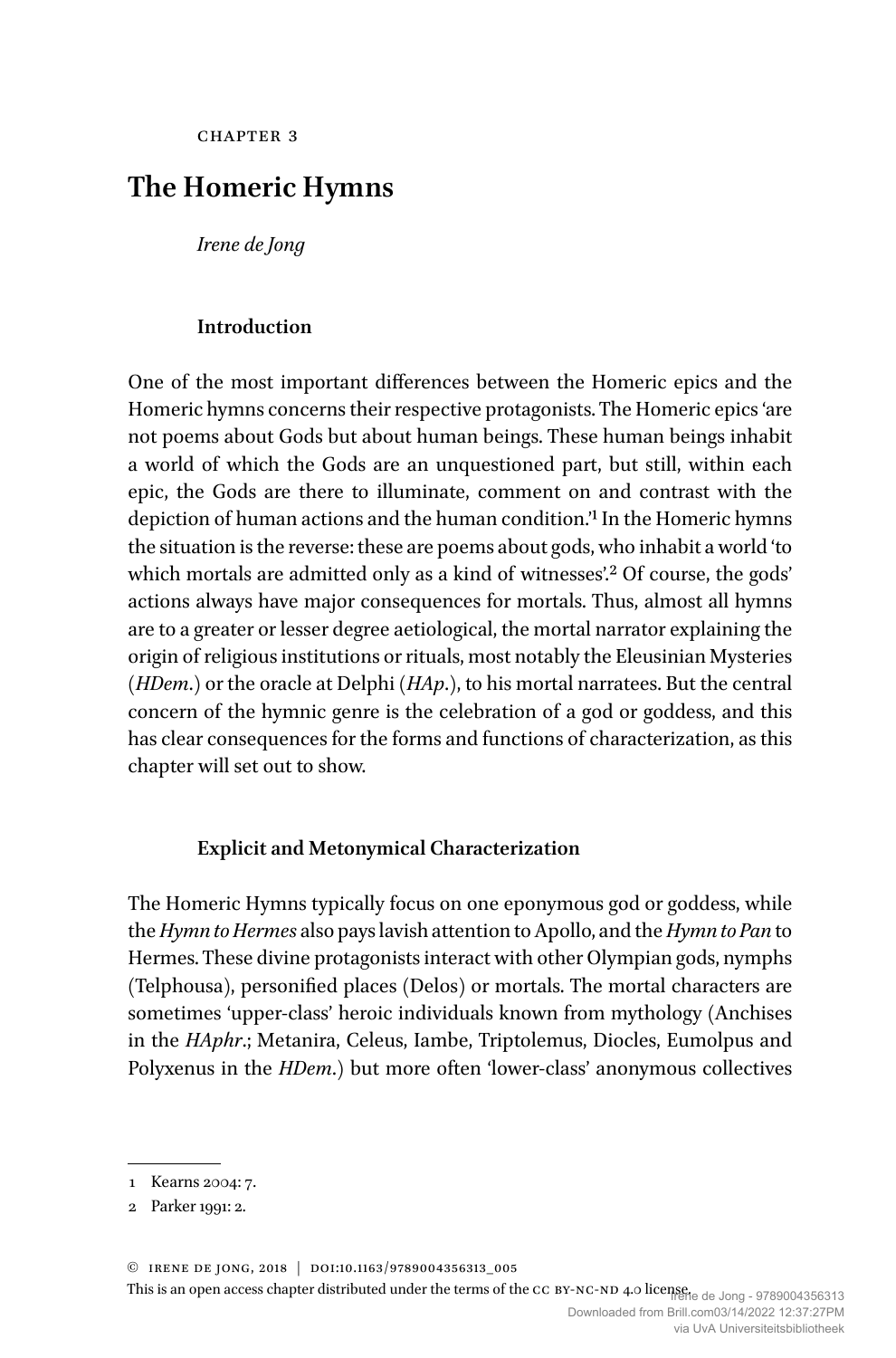(Cretan sailors in *HAp*. or Tyrsenic sailors in *HDion*.)3 or individuals (an old man at Onchestus in *HHerm*. or a mortal man in Arcadia in *HPan*). These ordinary people allow easy identification for the narratees, a crucial aspect of hymns (see the section on the 'development' of hymnic divine characters below).

All gods, not only the central hymned one, are explicitly characterized. This starts with the attributive part<sup>4</sup> that lists, at the opening of the hymn, the powers and attributes of the eponymous god, e.g. *HAphr*. 1–6:

Muse, tell me the works of Aphrodite rich in gold, the Cyprian, who arouses sweet desire in gods and subdues the peoples of mortal men, and the birds that fly in heaven and all the wild beasts, as many as the mainland or sea nurture. All of them are concerned with the works of fair-garlanded Cytherea.5

The essential nature and character of the eponymous god is then illustrated through a narrative in which the god both characterizes himself through his words and deeds and is explicitly characterized by the hymnic narrator, often, as in the Homeric epics  $( \rightarrow )$ , through epithets, which in the hymns typically occur in series, e.g. *HDem*. 30–32:

Her [Persephone] against her will her father's brother [Hades] carried off with his immortal steeds by Zeus' design, the Major General, the Hospitable One, Cronus' son whose names are many.6

Gods are also characterized by their fellow gods, e.g. *HHerm*. 282–288 (Apollo is addressing Hermes):

'My dear sly swindler, I reckon you will often be burgling well-built houses by night and leaving more than one man sitting on the floor as you rob his

<sup>3</sup> I largely concentrate on the six larger Homeric hymns: *HDem*. (number 2 in West's Loeb edition), *HAp*. (3), *HHerm*. (4), *HAphr*. (5), *HDion*. (7), and *HPan* (19), since they have a narrative part of some length. Translations are my own but often largely based on those of Martin West in the Loeb.

<sup>4</sup> For the different parts of a hymn (invocation—attributive part—narrative—salutation), see Janko 1981 and *SAGN* 1: 35 (Nünlist).

<sup>5</sup> Cf. *HAp*. 2–13; *HPan* 2–27. For the disputed interpretation of the gnomic aorists in some of these passages, see Faulkner 2005 (with older literature).

<sup>6</sup> For the accumulation of epithets in hymns, see Richardson 1974: *ad* 31.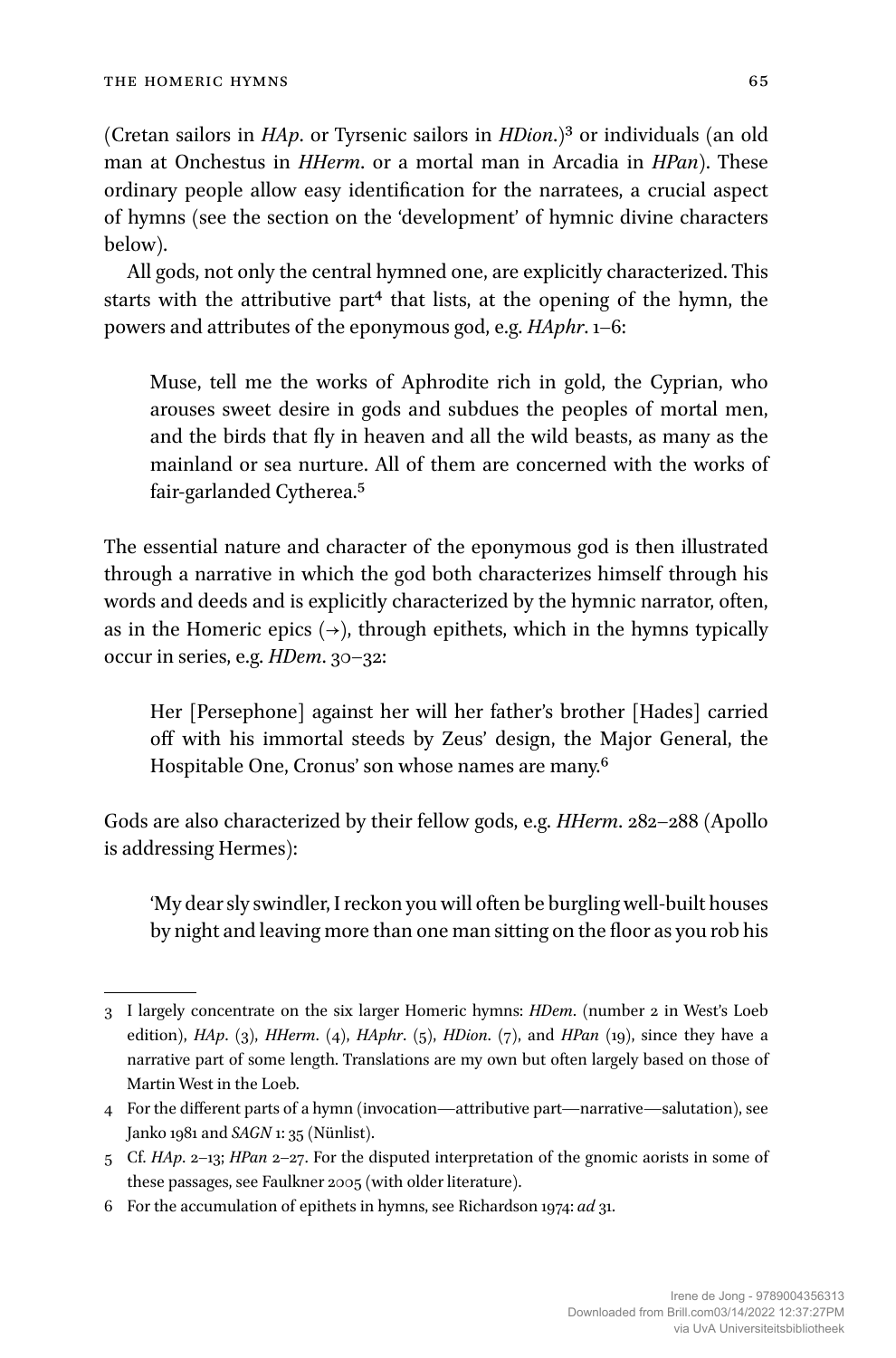house without a sound, to judge from the way you talk. And you will vex many herdsmen who sleep in the open air in mountain glens, whenever you crave meat and come upon their cattle herds and their flocks of sheep.'7

The abundant explicit characterization in the Homeric hymns, which makes them markedly different from the more covert Homeric epics, is most likely due to their close relationship with cultic hymns and prayers. In prayers gods are traditionally addressed by appealing to their characteristics, as e.g. in Hom. *Il*. 16.233–235:

'Lord Zeus, Dodonian, Pelasgian, you who live far away and rule over wintry Dodona. And the Selli live around you, your prophets, men with unwashed feet who sleep on the ground.'8

Next to explicit characterization, metonymical characterization plays a major role in the hymnic narratives: cult places (Eleusis, Delphi, Delos, Paphos), favourite haunts (Apollo: peaks, rivers, headlands and harbours; Hermes: mountainous pastures and plains), typical attributes (lyre, bow) and physiognomy (the smile of Aphrodite *philommeidēs*; the tallness and beauty of gods: *HAphr*. 172–175; *HDem*. 275–280; *HDion*. 3–5) all contribute to the narratees' understanding of a god.9

The explicit and metonymical characterization of the Homeric hymns recurs in the hymns that are, by way of *mise en abyme*, embedded in them, e.g. *HPan* 5–7:

[nymphs tread summits] invoking Pan, the god of pastures, resplendent in his hair, squalid, who has as his lot every snowy hill, the peaks of mountains, and rocky tracks.10

<sup>7</sup> Cf. 155–161, 336–339, 436; *HDem*. 268–269; *HAphr*. 258–272 (Aphrodite describes the nymphs of Mount Ida).

<sup>8</sup> See Furley and Bremer 2001: 1-64 (esp. 41-43 for the Homeric hymns).

<sup>9</sup> For cult places, attributes and favourite haunts, see *SAGN* 3: 39–43 (de Jong).

<sup>10</sup> Cf. *HAp*. 158–164 (Deliads hymn Apollo, Leto, and Artemis); *HHerm*. 57–61 (Hermes sings a hymn to himself), 428–433 (Hermes sings hymns to the Olympian gods); *HPan* 27–47 (nymphs sing hymns to Hermes and Pan); and cf. the Muses' songs in the hymnic opening of Hes. *Theogony*. Discussions of the two inset hymns of *HPan* in Thomas 2011.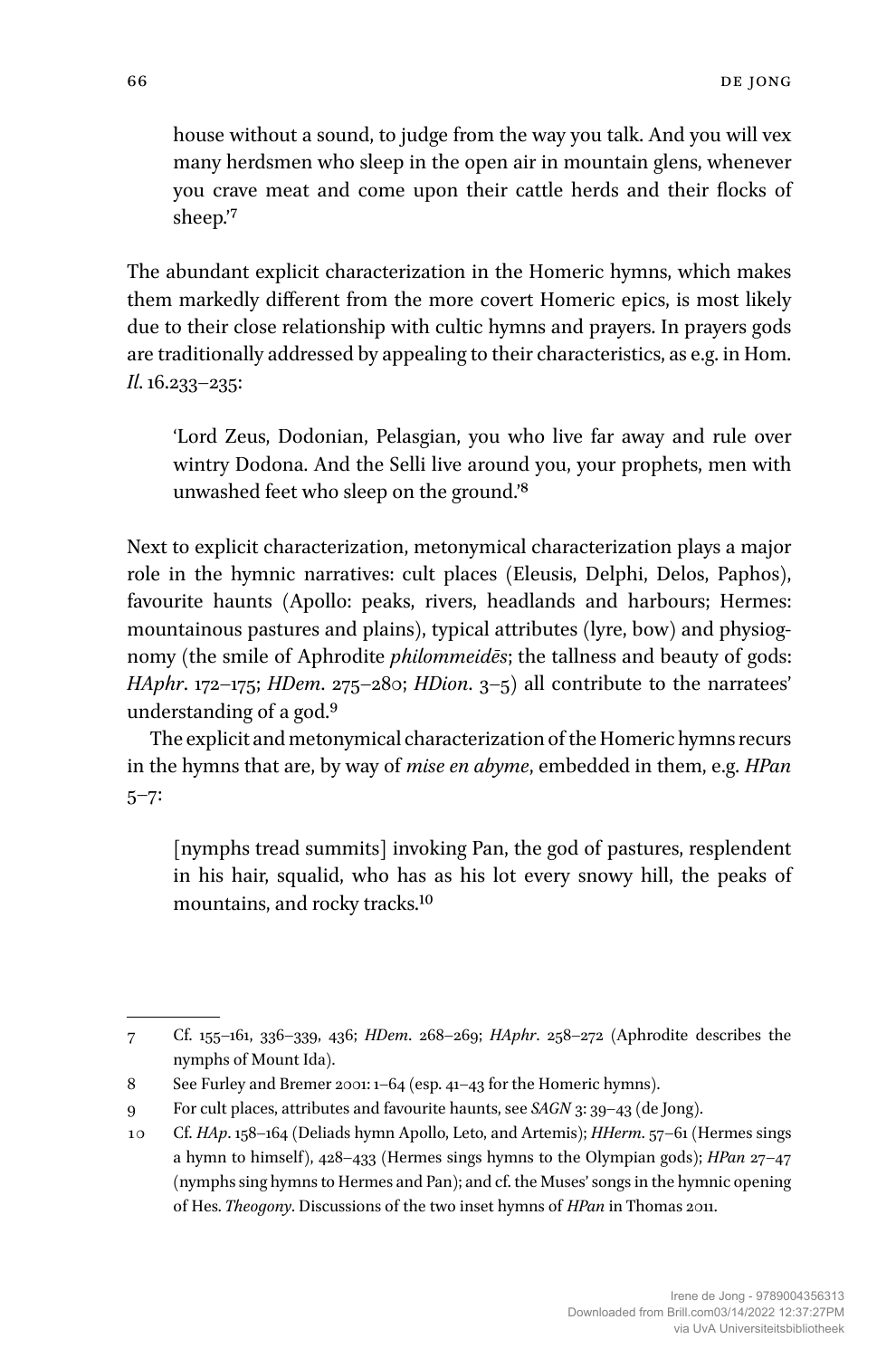This ploy of the *mise en abyme* suggests a continuity between hymnic performances of the past (here: by nymphs) and the present (by the hymnic narrator), and thereby adds to the idea, also conveyed by the omnitemporal present tenses of the attributive parts, that the immortal gods are eternally the same. The gods are, therefore, by definition static characters. But most hymns recount a form of development all the same.

#### **The 'Development' of Hymnic Divine Characters**

Gods never die, but the theo*gonic* tradition in Greek literature makes their birth, followed by their arrival on Olympus and acquisition of their *timai* the powers for which they are honoured—central themes of Homeric hymns.<sup>11</sup> The centrality of these theogonic themes appears from the fact that one of the first 'hymns' sung by Hermes on his newly invented lyre has as its subject 'the immortal gods and dark Earth, how they were born and how each received his share (sc. of divine *timai*)' (*HHerm*. 427–428).

The first part of the *Hymn to Apollo* recounts Apollo's birth (*in casu*, the long search by his mother Leto for a place to give birth) and his first words, which immediately make his *timai* clear: 'I want the lyre and the curved bow as my attributes. And I shall prophesy Zeus' unerring will to humankind' (131–132).12 His arrival on Olympus is, perhaps, evoked in two scenes (1–13 and 186–206): in the first the other gods react with fear at the sight of his bow, and in the second the gods dance and sing to the tunes of his lyre.<sup>13</sup> The two scenes show him exercising two of his three *timai* (archery and music/dance) and wielding his stock attributes, without his acquisition of them having been recounted. The second part of the *Hymn to Apollo* does tell of the acquisition of a *timē*, Apollo's status as god of prophecy. After a long search he founds his oracle in Delphi, selects his ministers, and (perhaps) gives his first oracle.14 In this

13 For discussion whether one or both scenes evoke Apollo's *first* arrival on Olympus, see *SAGN* 3: 40 n. 3 (de Jong).

<sup>11</sup> For the theme of the acquisition (or readjustment) of *timai* in the Homeric hymns, see esp. Clay 1989 and 2011. She argues that the hymns fill in the gap between the Homeric epics, where the Olympian pantheon is stable and in full swing, and Hesiod's *Theogony*, which recounts the genesis of that pantheon.

<sup>12</sup> Like all gods, Apollo displays a miraculous speed of growth; cf. *HHerm*. 17–18.

<sup>14</sup> Chappell 2006: 333 has suggested that Apollo's threatening words to his Cretan ministers at 540–543, rather than referring to a specific historical event (the First Sacred War), is 'deliberately vague, perhaps appropriately oracular'.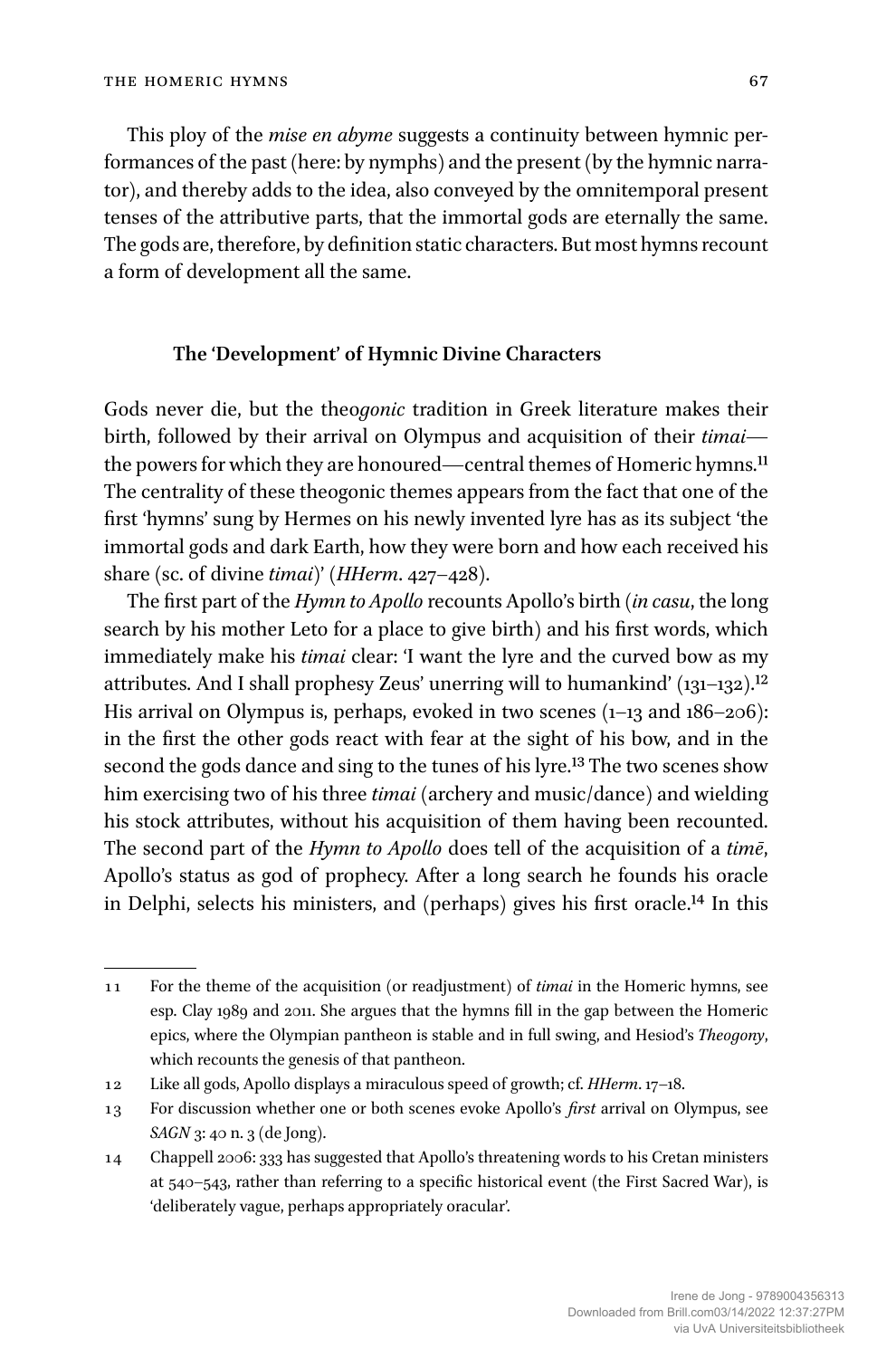narrative the god also uses his bow (to shoot the serpent 'Pytho': 301–302) and dances (513–516).

In the *Hymn to Pan* nymphs sing a hymn about Pan, in which his conception by Hermes in Arcadia, his birth by the daughter of Dryops, and his arrival on Olympus are recounted (32–47).

The most elaborate instance of the birth-theme is found in the *Hymn to Hermes*, the narrative of which starts with Hermes' birth, and then shows this 'illegitimate' son of Zeus having to work harder than other gods to get to the Olympus and acquire his *timai*. Much of the humour of the narrative derives from Hermes both acting and not acting like a child and both stressing and denying that he is one (cf. 21, 40, 52, 150–153, 163–165, 237–242, 254, 267–268, 293–296, 305–306, 331, 336, 376, 388). His progress is charted by the gradual upgrading of his birthplace, from a cave  $(6)$  into a 'temple'  $(246-251)^{15}$  but above all by his epithets.16

At the moment of his birth the narrator calls Hermes 'resourceful, cunning, a robber, a rustler of cattle, a bringer of dreams, a watcher by night and a gate-lurker' (13–15). His resourcefulness is immediately demonstrated by his invention of the lyre, while his cunning and thieving nature come to the fore in his nightly (cf. 67, 68, 97, 141, 155–156) theft of Apollo's cattle (cf. 136) and his trick of making the cattle walk backwards and himself using special sandals (cf. 76). Upon his return from this nightly exploit, his mother greets him with the following words: 'What are you up to, wily one, where have you been in the night-time, clad in shamelessness?' (155–156), whereby her 'wily one' (*poikilomēta*) mirrors the narrator's 'cunning' (*haimulomētēn*) of 13. In his answer Hermes voices his ambitions to get to Olympus and acquire *timai* (166– 173):

'I am going to embark on the finest of arts, looking after me and you for ever. We won't put up with staying here and being without offerings or prayers alone of all the immortals, as you are suggesting. It is better to spend every day in pleasant chat among the gods, with wealth and riches and substance, than to sit at home in a gloomy cave. As for my honour (*timēs*), I shall acquire the same worship as Apollo has.'

If Zeus will not give him those honours, he will become 'the prince of thieves' (175) and even burgle Apollo's temple in Delphi.

<sup>15</sup> See *SAGN* 3: 42–43 (de Jong).

<sup>16</sup> The following discussion is based on Greene 2005.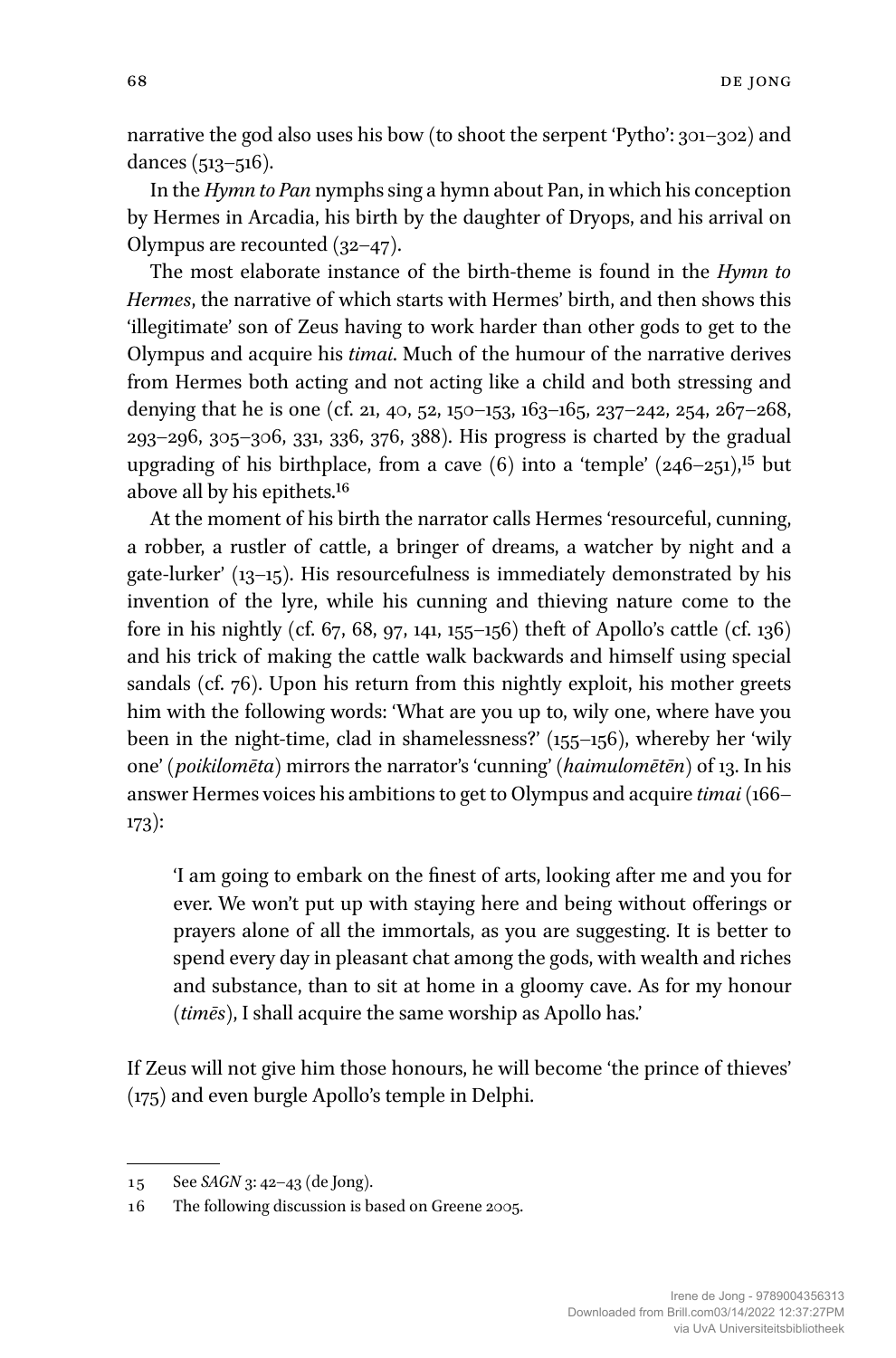His claim is fulfilled sooner than expected. Apollo, having found out about Hermes' theft of his cattle, comes to the cave, addresses him as 'my dear sly swindler' (282), and announces that his privilege (*geras*, more or less the same as *timē*) among gods will be to be known as 'the prince of thieves' (292).

They go to the Olympus to have the case of Hermes' theft tried there. Zeus refers to Hermes as 'this newborn child with the build of a herald', and thereby announces one of his other *timai*, that of messenger of the gods (cf. e.g. *Il*. 24.332–345). In his report of the theft Apollo more than once stresses Hermes' thieving nature and calls him 'a thoroughgoing plunderer type' (336). Hermes emphatically denies being 'a rustler of cattle' (377), but his equally emphatic announcement that he will speak the truth alerts the narratees, who know his true nature (and the true course of events), to his deceit. Zeus, too, of course sees through Hermes' lies and good-humouredly focalizes him as a 'wicked boy' (389). He orders Hermes and Apollo to go back to the scene of the crime, with Hermes, 'the go-between' (*diaktoron*: 392), leading the way. Of course, this role is related to the fact that only Hermes can tell where the cows are hidden, but Zeus' use (in indirect speech) of Hermes' stock epithet *diaktoros* (*Il*. 2.103; *Od*. 1.84, etc.) suggests that he is growing into his status as Olympian god.

Hermes gives back the cattle but of course cannot bring back to life the two cows he has slaughtered. In order to pacify Apollo he starts playing his lyre. The epithets that Apollo now bestows on him acquire a new and more positive tone: 'Killer of cows, ingenious inventor, busy companion of the meal' (436). Eager to get this lyre, Apollo promises Hermes to introduce him on Olympus and, still calling him 'thief' (*philēta*), also for the first time addresses him as 'son of Zeus (and Maia)' (446, again at 455). Hermes gives his brother the lyre and claims for himself the role of god of fertility of herds and flocks (491–495). When he arrives at the Olympus again, now officially, the narrator refers to Apollo and him as 'the very beautiful children of Zeus' (504). But Apollo is not yet quite at ease. Addressing Hermes as a 'cunning go-between' (*diaktore poikilomēta*: 514) he asks for an oath that he will never steal from him again, since he has the Zeus-given *timē* of 'performing property-switching' (516–517). We see that Hermes' status as a 'robber' (cf. 13) and 'prince of thieves' (cf. 175, 292) has now been ratified and has become his official *timē*.

Having received the promise, Apollo gives Hermes the famous golden wand which will become his stock attribute (529-530), as is indicated right away by the god addressing him as brother 'with the golden wand' (*khrusorrhapi*, cf. *Od*. 5.87). He also calls Hermes a 'courser-deity among the gods' (551), once more referring to his *timē* as a messenger of the gods, offers him ownership of three prophetic sisters on Mt. Parnassus (533–566) and announces that he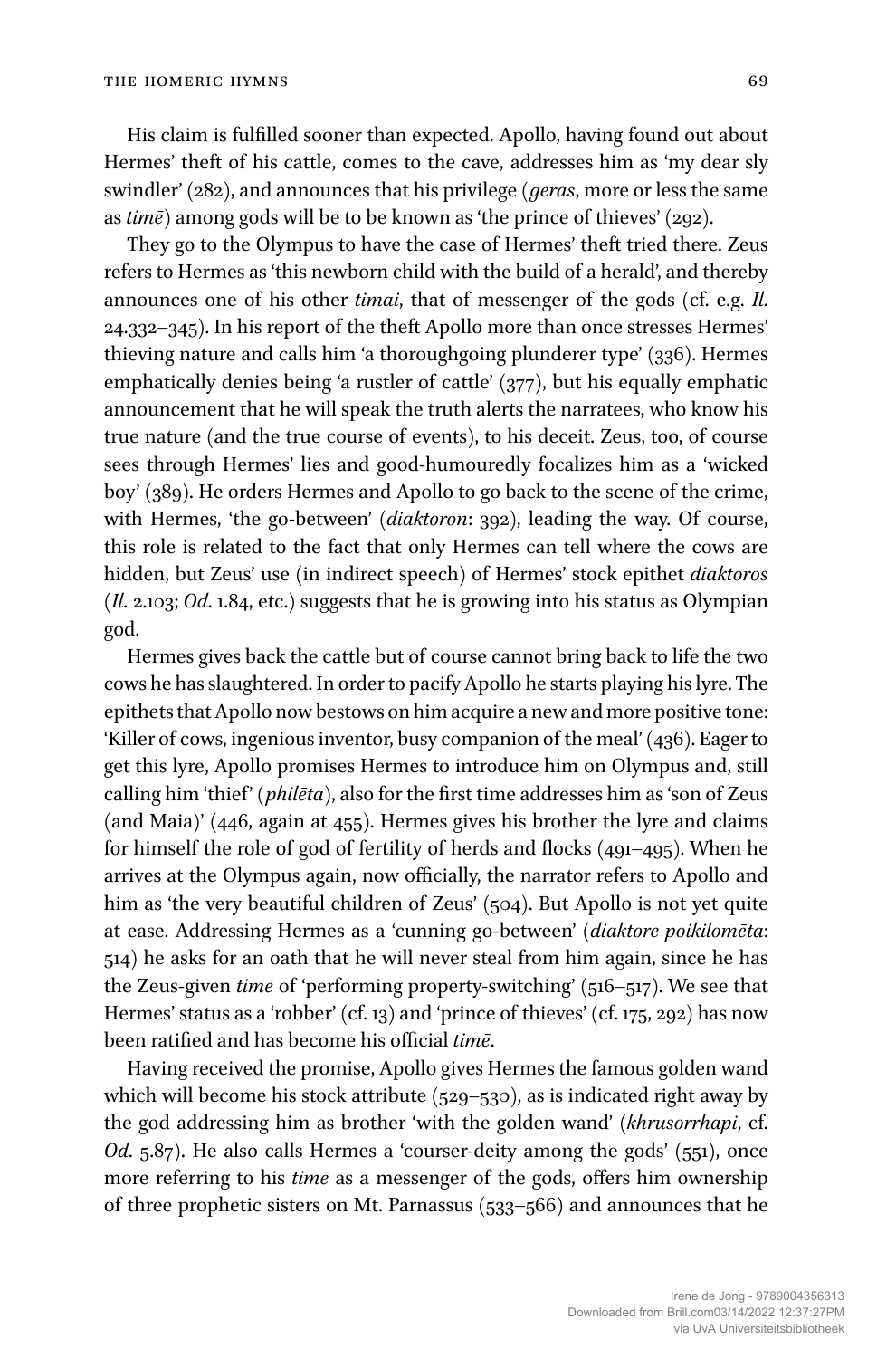will be god of cattle and flocks (567–568), as Hermes had wished for (491–495). Soon after Zeus ratifies (in indirect speech) Hermes' acquisition of this *timē* and another one: he will 'be lord over all flocks' and 'envoy to Hades' (569–573). The narrator concludes the narrative with a final reference to Hermes' status as god of thieves (576–578):

He [Hermes] consorts with all mortals and immortals. Rarely he benefits them, but indiscriminately through the dark night he cheats the peoples of mankind.

The omnitemporal present tenses underscore that this status is now permanent.

A variant of the theme of the acquisition of *timai* is found in the *Hymn to Demeter*, where we hear about the adjustment of the goddess' powers. At the start of the narrative Demeter's *timē* is to foster (agricultural) fertility (cf. her epithets *aglaokarpon*, 'with resplendent fruits': 4 and *hōrēphore aglaodōre*, 'bringer of resplendent gifts in season'). Pining for her daughter who has been abducted by Hades, Demeter withholds her power to bring crops (305–309). At last Zeus approves the giving back of her daughter and promises her any *timai* she wishes as compensation for her suffering (460–462). We are not told explicitly what these new *timai* are, but they are probably the Eleusinian Mysteries or the interweaving of Hades and Olympus, with Persephone being queen of Hades but also participating in the assembly of gods on Olympus and the power of Demeter extending to Hades through her provision of mortals after death.17

In the *Hymn to Aphrodite*, finally, we see a *timē*, Aphrodite's power to unite gods and mortals in love, curtailed. At the beginning of the narrative Zeus, one of Aphrodite's most frequent 'victims', decides to turn the tables on this goddess and, making her herself fall in love with a mortal and conceive a child, put an end to her boasting about her power over all gods (46–52). At the end of the narrative, Aphrodite herself draws the conclusion that she will no longer pride herself on her ability to couple gods and immortals  $(252-255)$ .<sup>18</sup>

<sup>17</sup> For the first option, see e.g. Clay 1989: 261–263; for the second, Jaillard 2005.

<sup>18</sup> Some scholars argue that Aphrodite here says that she will stop coupling gods and mortals altogether, thereby ending the era of the heroes, offspring of gods and mortals; see van der Ben 1986: 33; Clay 1989: 165–166, 183, 192–193; and Olson 2012: 29. In my view, if this were the message of this hymn it would have been made explicit.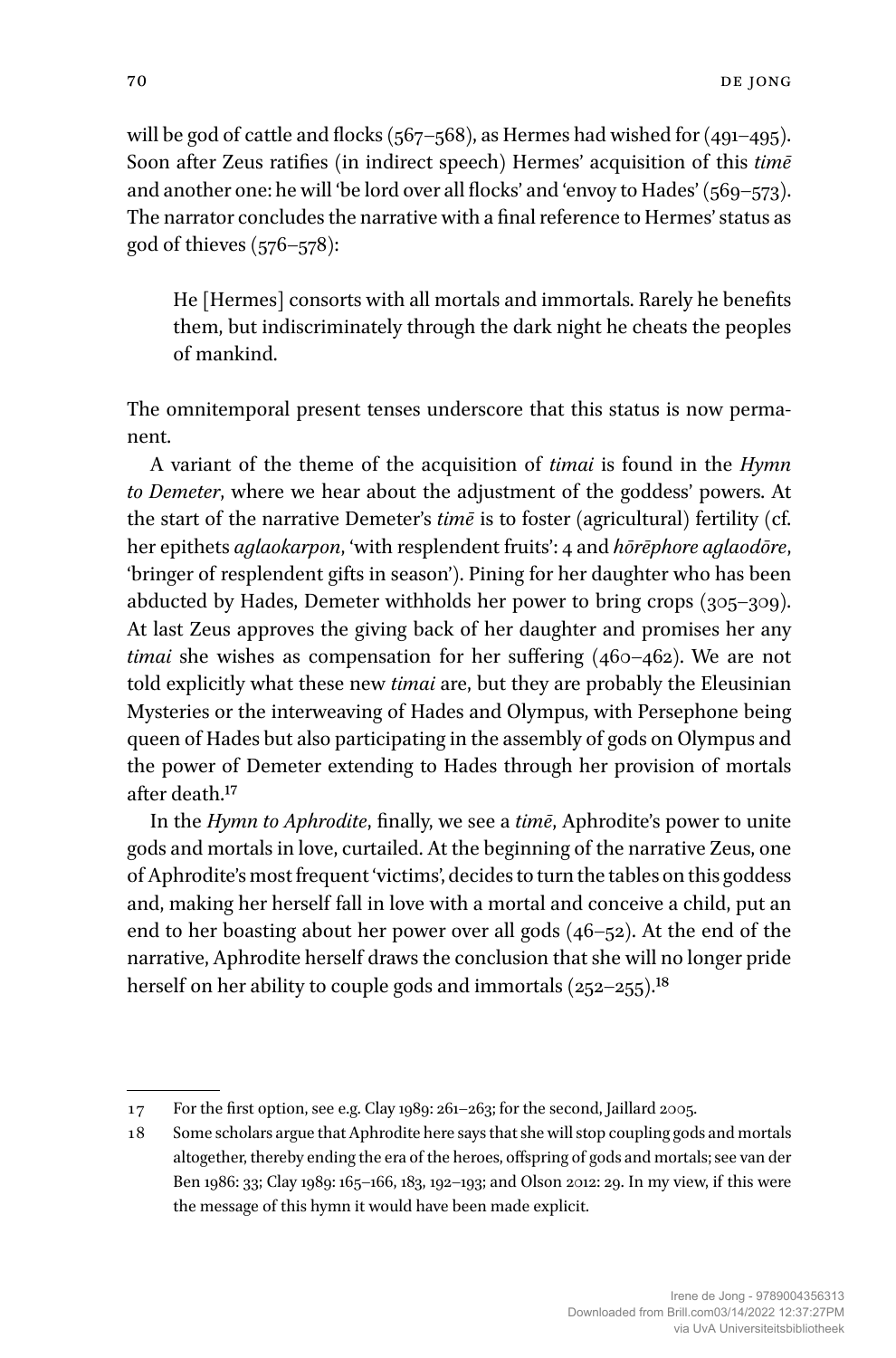The themes of a god's birth,<sup>19</sup> arrival on the Olympus and acquisition of power turns the hymns into texts that 'tell how gods *came to be* what mortals know them as' and thus presents a uniquely dynamic view of the gods.<sup>20</sup> Another hymnic theme allows mortals, both the mortal characters in the narrative and the mortal narratees, even to get close to the gods: epiphany.

#### **Epiphany as a Characterizing Device**

Meetings between gods and mortals, whereby the god assumes a human (in hymns also bestial) identity which he or she sheds at the end of the meeting or which is somehow seen through by the mortal, are a regular part of both epic and hymnic narrative.<sup>21</sup> The moment of the god displaying his or her true identity (epiphany) in the Homeric hymns is much more prominent than in Homer: in Homer only 4 out of 24 meetings between gods and mortals involve—briefly described—epiphanies (Athena: Achilles in *Il*. 1.193–222; Aphrodite: Helen in *Il*. 3.383–420; Athena: Odysseus in *Od*. 13.288–313 and 16.157–177), whereas 4 of the 6 longer hymns have an epiphany and most have even more than one.<sup>22</sup> There is also a difference in the effect of the encounter: in the epics the gods merely help the plot to develop (e.g. Athena/'Mentes' encouraging Telemachus to go out and look for information about his father: *Od*. 1.96–324), while in the hymns the encounter between god and mortals has everlasting results: a temple, altar, festival or heroic lineage. This turns epiphany into *the* central event of most hymnic narratives.<sup>23</sup> Taking my cue from this observation, I will argue that epiphanies are a major form of characterization, and a highly important one at that, since as Platt 2011 has argued convincingly, humans in the real world can only know the invisible gods by means of verbal or visual representations and

<sup>19</sup> For another (brief) instance of the birth-theme, see the *Hymn to Athena* (number 28).

<sup>20</sup> Parker 1991: 2, my italics.

<sup>21</sup> For such scenes in Homeric epic, see de Jong 2001: *ad* 1.96–324, with literature (to which should be added Turkeltaub 2007); in the Homeric hymns, Bremer 1975: 1–12; Sowa 1984: 236–261; Garcia 2002; (in *HHerm*.) Vergados 2011; (in *HDion*.) Jaillard 2011.

<sup>22</sup> *HPan* is the only hymn without any reference to a meeting between god and mortal. *HHerm*. has encounters between Hermes and Apollo with the old man at Onchestus but lacks an epiphany. For the suggestion that the *HHerm*. in fact is an indirect epiphany in that the god's works are not only described but also enacted within the hymn's performance, see Vergados 2011.

<sup>23</sup> Cf. Bremer 1975: 2: 'Die göttliche Erscheinung steht im Mittelpunkt der *homerischen Hymnen*.' See also Kearns 2004: 71–72 and Parker 1991: 2.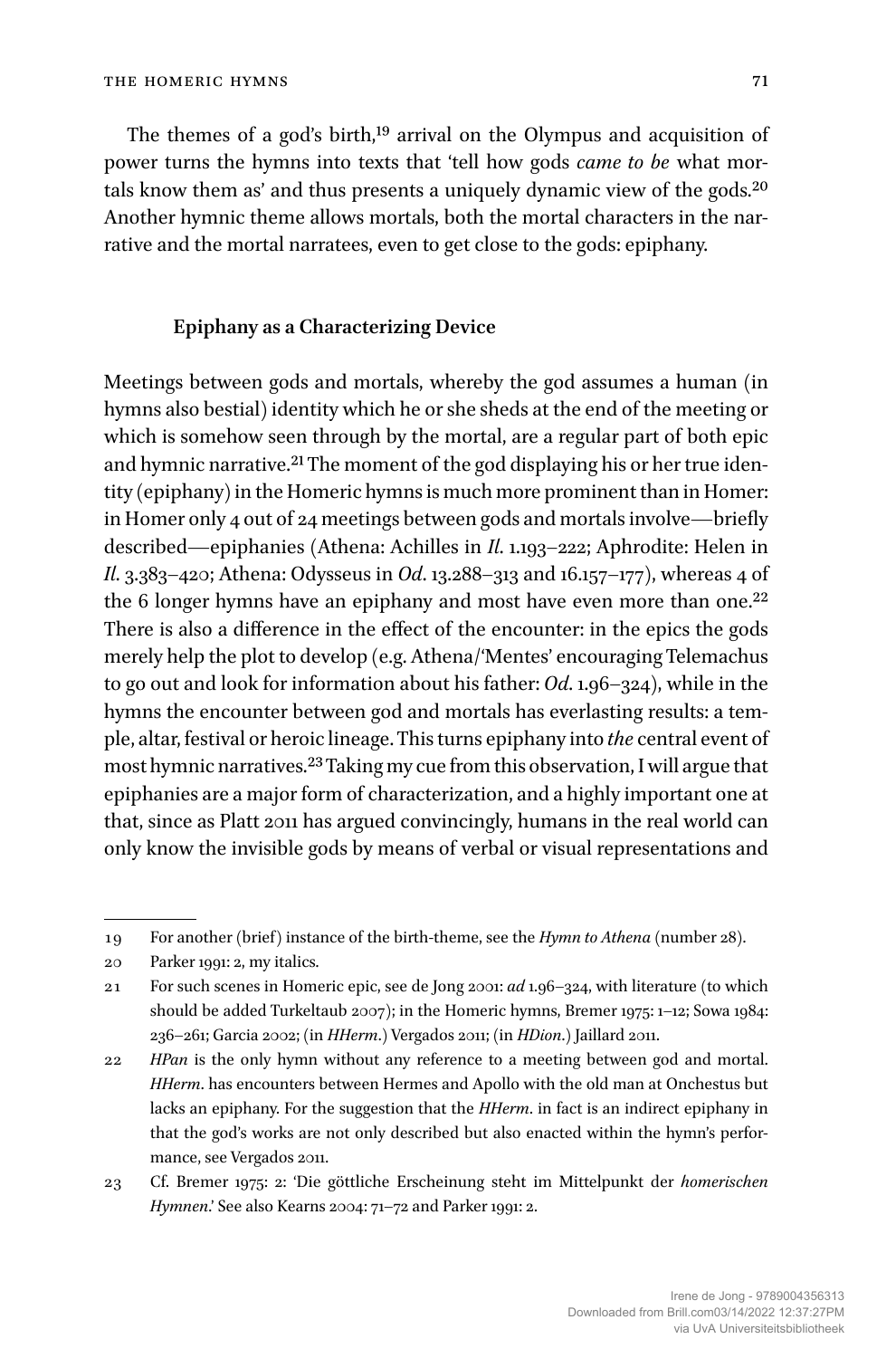for these representations to be 'compelling and trustworthy they must derive their value and authority from a perceived potentiality for direct engagement with the divine'.<sup>24</sup> The epiphanies within the hymns at the same time construct and confirm the shape of the eponymous gods.

In the *Hymn to Dionysus* Dionysus takes on the mortal disguise of a 'youth in first manhood' with 'beautiful black locks' waving about him  $(3-5)$ . Tyrsenian pirates, who take him to be the son of a king (11), seize him, but when they try to bind him, he gives a display of his divine powers (a first, partial epiphany): the osiers fall clear away from his hands and feet. Only one of the pirates, the helmsman, realizes that they are dealing with a god: 'This is either Zeus, or Apollo with the silver bow, or Poseidon; he is not like mortal men but like the gods who dwell on Olympus' (19–21). He suggests that the prisoner should be released but the captain and other pirates persist in their plan to sell him. The god then gives a second display of his power, now specifically as god of wine: he makes wine flow over the ship and vine and ivy grow on the mast  $(34-42)$ . This time all pirates react with the amazement and fear typical of divine epiphany (37, 48), but the angry god does not stop there. Taking on the shape of a lion he seizes (and presumably devours) the captain. His disguise as (or metamorphosis into) a lion at the same time reveals his true nature, in that Dionysus is a god who can take on theriomorphic shapes (at least in the eyes of mortals who are under his influence: see e.g. E. *Ba*. 920–921). The other mariners leap into the sea and are changed into dolphins, but the helmsman is spared and becomes witness to the god's full epiphany: 'I am loud-roaring Dionysus, whom Cadmus' daughter Semele bore after mingling in love with Zeus' (56–57).

In the *Hymn to Apollo*, Apollo, taking on the shape of a dolphin, leaps onto the ship of Cretans whom he has chosen to become the ministers of his oracle in Delphi (400–401). The reaction of the sailors (amazement and fear: 404, 415) suggests that they realize that they are dealing not with an ordinary animal (416–417). Apollo appearing to the men in the shape of a dolphin thus is a first, partial epiphany, and, as in the case of Dionysus the lion, the shape chosen characterizes Apollo. For as the god himself later explains (493–496):

'Even as I originally leapt onto your speedy ship in the misty sea in the form of a dolphin, so you are to pray to me as 'the Dolphin god', and the altar itself [which he has just ordered them to build on the shore] will be 'Delphian' and it will be visible for ever.'

<sup>24</sup> Platt 2011: 53. Her whole first chapter on 'framing epiphany in art and text', esp. pp. 60–76, has been highly illuminating for writing my chapter.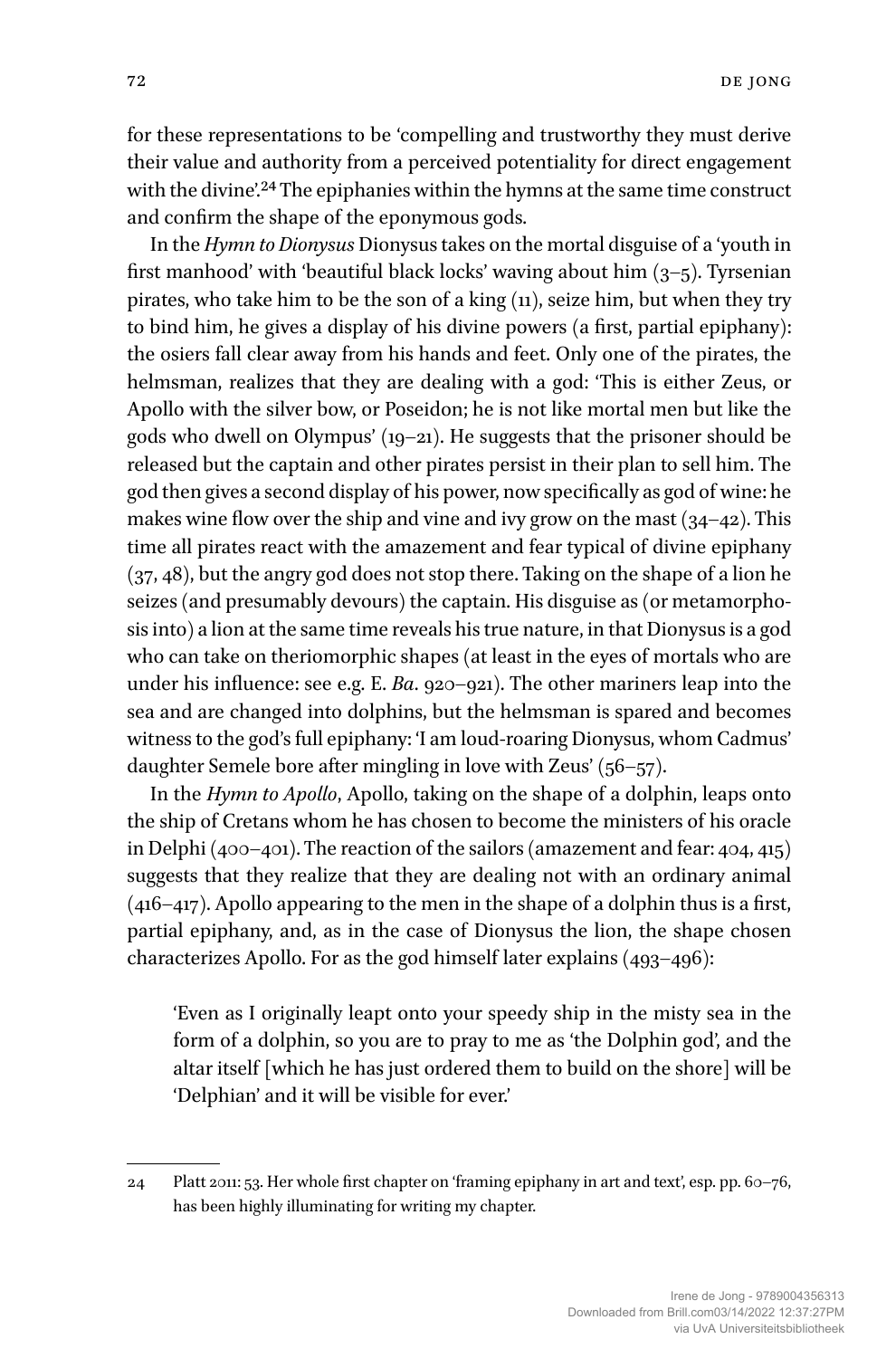We see that divine disguises in the Homeric hymns differ from those in the Homeric epics: in the latter gods choose a disguise that suits their addressee (e.g. Athena taking on the identity of a friend of Nausicaa at *Od*. 6.22–23), in the hymns one that suits their true nature.

Apollo then performs a second divine feat: with his breath he effortlessly steers the ship to Crisa, Delphi's port. The omniscient hymnic narrator leaves no doubt about Apollo's (and Zeus') role (427–428, 437), but for the time being records no reaction of the Cretan sailors. How they interpret what happens to them will become clear only later.When they have landed in Crisa Apollo leaves the ship and quickly goes back and forth to his temple in Delphi (the building of which had been recorded earlier in the narrative: 294–299) in a second partial epiphany: he first moves like a star in broad daylight and later lights a flame in the sanctum of his temple (440–444). The women of Crisa react with the fear typical of an epiphany (447), but they also raise a ritual cry (*ololuxan*: 445) and thereby already act as his followers. Light and splendour are common elements in divine epiphany, but they are also special characteristics of Apollo, as is indicated by the narrator at 444 (he lit a flame 'making manifest his signs of divine power') and as appeared earlier at 202–203, when dancing and playing his lyre 'splendour shines about him, and [bright is] the flashing of his feet and wellspun tunic'. Once again, his disguise (a star) suits, indeed reveals his nature.

Apollo, having prepared the temple for the arrival of the ministers who are going to live and work there, returns to the ship and the Cretan sailors, now in the shape of a 'sturdy yeoman in his first prime, his hair falling over his broad shoulders' (449–450). This disguise of Apollo much resembles that of Dionysus at the beginning of the narrative of *HDion*. and sculptures of Apollo in the actual Greek world. Thus it seems to be the mortal shape coming closest to how Greeks thought male gods looked like, and Apollo's disguise is arguably an epiphany. Indeed, the Cretan sailors seeing the youth realize that he is a god and their leader says: 'Stranger, as you do not at all resemble a mortal in body and stature but rather resemble the immortal gods, I bid you all hail and may the gods grant you blessings' (464–466). Looking back on the event of their strange arrival in Crisa, he now detects a divine hand there too: 'now we have landed without our ship, against our will, longing to go home, by another route and by other ways, but one of the gods brought us here, without us wishing it' (471–473). Whether this was their opinion at the moment the mysterious sea voyage took place or is only due to progressive insight must remain open. Finally, Apollo reveals his identity to them: 'I am the son of Zeus and I declare to be Apollo' (480).

In the *Hymn to Aphrodite*, Aphrodite, smitten by Zeus with love for the mortal Anchises, first makes herself as beautiful as possible in Paphos (58–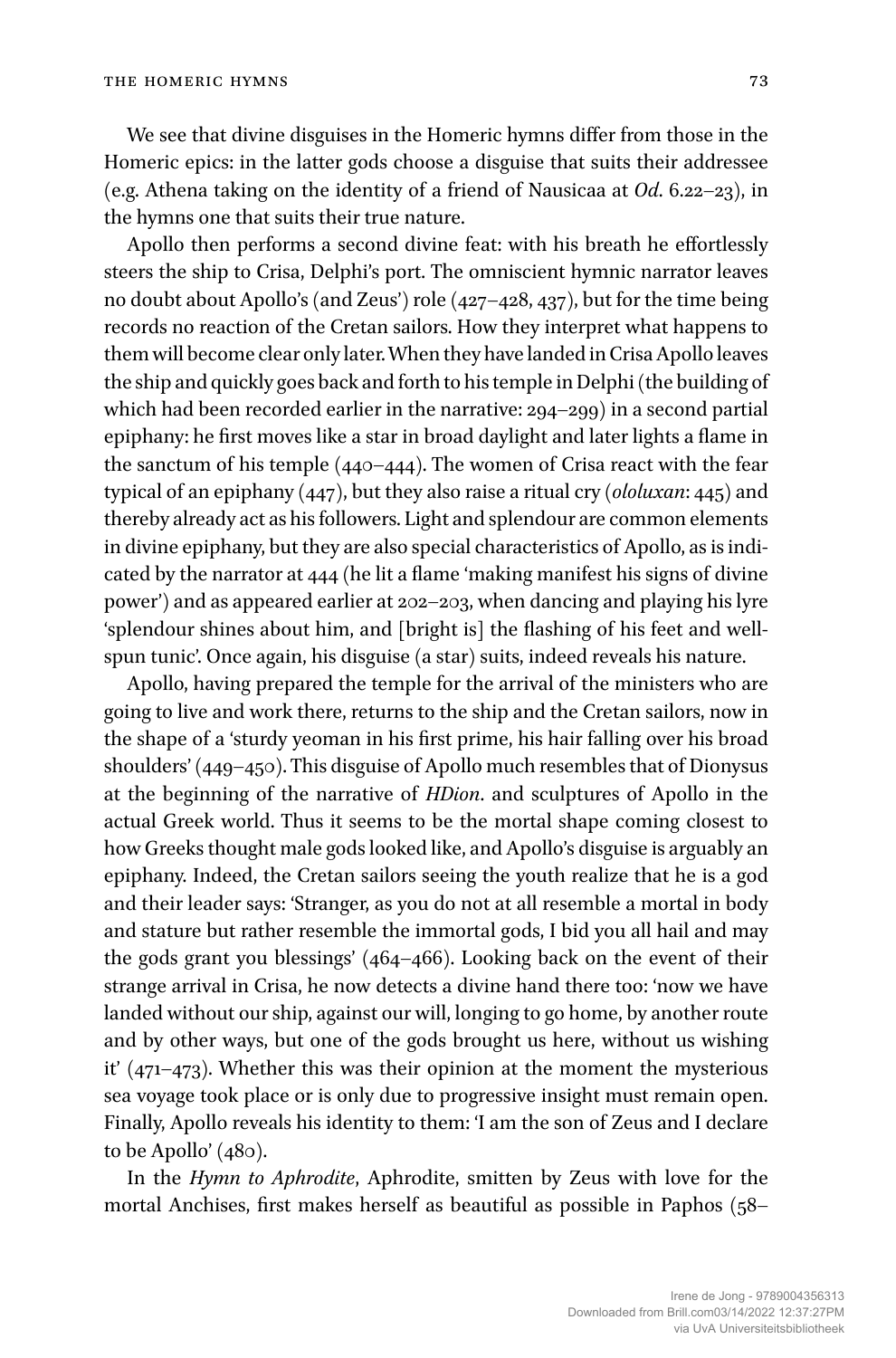63) and then presents herself to Anchises in the shape of a highly attractive mortal maiden, a disguise which both suits her identity as goddess of love and her intention to seduce him. But her plan threatens to misfire, since Anchises takes her for a goddess (84–95):

Anchises, seeing her took stock and was amazed at her build, height, and shining clothes. For the dress which she wore was brighter than fire, and she wore twisted bracelets and shining ear-rings, and around her tender neck there were very beautiful necklaces, fair, of gold, and elaborately wrought. Like the moon it shone around her tender breasts, a wonder to behold. And desire gripped Anchises, and he addressed her: 'Hail, Lady, whoever you are of the blessed ones that arrive at this dwelling, Artemis, or Leto or golden Aphrodite or fair-born Themis or owl-eyed Athena or perhaps you came here one of the Charites, …'

Aphrodite's disguise, thus, ironically works out as a partial epiphany.25 In order to achieve what she as goddess of love wants to achieve, to go to bed with Anchises, she has to deny her divine identity, for mortals fear to make love to gods (cf. 83 and Anchises' later panic after she has revealed her true identity, 181–183). Hence, she goes on to back up her physical disguise with an invented biography as a Phrygian princess and at the same time exercising her power as goddess of love manages to persuade Anchises to go to bed with her, although, as the narrator notes, he does 'not know for sure' whether she is a mortal or not (167). After the deed Aphrodite resumes her immortal shape and appears to Anchises in a full epiphany (172–175):

Having dressed herself well all around her body, bright goddess, she stood in the steading, and her head touched the well-fashioned roof, and from her cheeks shone beauty, divine, such as belongs to fair-crowned Cytherea.

Anchises recognizes her as a goddess (perhaps but not necessarily as Aphrodite) and panics  $(183-190)$ :

And he covered his handsome face back again in his blanket, and begging her spoke winged words: 'At once when I first saw you, goddess, with my eyes, I knew you were a god; but you did not speak the truth. But

<sup>25</sup> Cf. Faulkner 2008: *ad* 83–90: 'partial epiphany is in fact what is happening here'.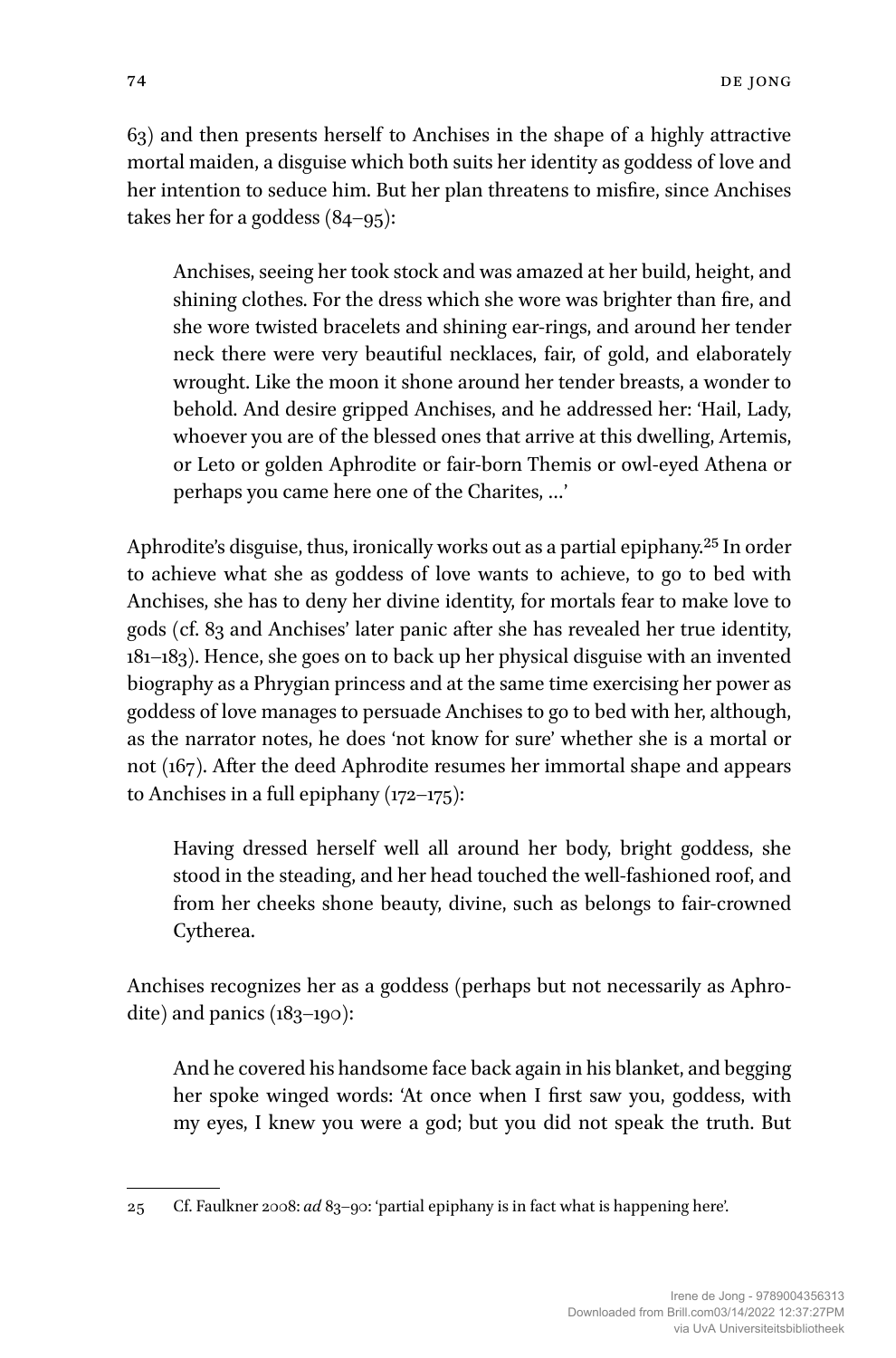now I beseech you by Zeus holding the aegis: do not leave me to dwell among men as an enfeebled creature, but have pity. For a man loses his procreative forces, who goes to bed with immortal goddesses.'

Aphrodite reassures him and at the end of a long speech also, rather obliquely, reveals her name (287).

The most complex epiphany is that in the *Hymn to Demeter*. When Demeter, travelling the earth in search for her daughter Persephone, arrives in Eleusis, she assumes the shape of 'an ancient woman, who is debarred from motherhood and the gifts of garland-loving Aphrodite, a woman like those who are nurses to the children of lawgiving kings or housekeepers in bustling houses' (101–104). This mortal disguise suits (1) her status as mother-goddess, (2) perhaps her role in the Eleusinian mysteries, where a child is born to the goddess,<sup>26</sup> and  $(3)$  of course her ensuing role in the hymnic narrative, when she will become the nurse of the son of the royal family of Eleusis, Demophon. The first mortals who meet her, the four daughters of the king, do not recognize her, as the narrator explicitly notes (111). But when she, upon their invitation and after having offered them her services as a nurse, enters the palace, a partial epiphany takes place (188–190):

then Demeter stepped onto the threshold; and her head touched the roof, and she filled the doorway with divine radiance. She [queen Metanira] was seized by awe and reverence and pale fear.

We have all the ingredients of an epiphany (height and radiance of god, awe and fear of a mortal), yet in the ensuing dialogue Metanira addresses Demeter as a mortal and nowhere appears to suspect that she might be a god and Demeter answers as a mortal, without revealing her divine identity. Why this partial epiphany which does not influence the plot (as it does in other cases)? For one thing, for the story to develop as it does, Metanira must not know that the old woman is a goddess. But to achieve this effect the narrator might simply have said that the queen, like her daughters, did not recognize the goddess. My suggestion is that since the ensuing section—in which the goddess is received

<sup>26</sup> For a discussion of Demeter's nursing of Demophon as an *aition* for part of the ritual of the Mysteries, see Richardson 1974: *ad* 231–255 and update in Richardson 2011: 50–53. Parker 1991: 9–10 sees the event as motivation for the institution of the Mysteries as a whole: 'Deprived of all hopes of immortality (Demophon stands for us all), we are reduced to seeking to improve our prospects for the afterlife by rites.'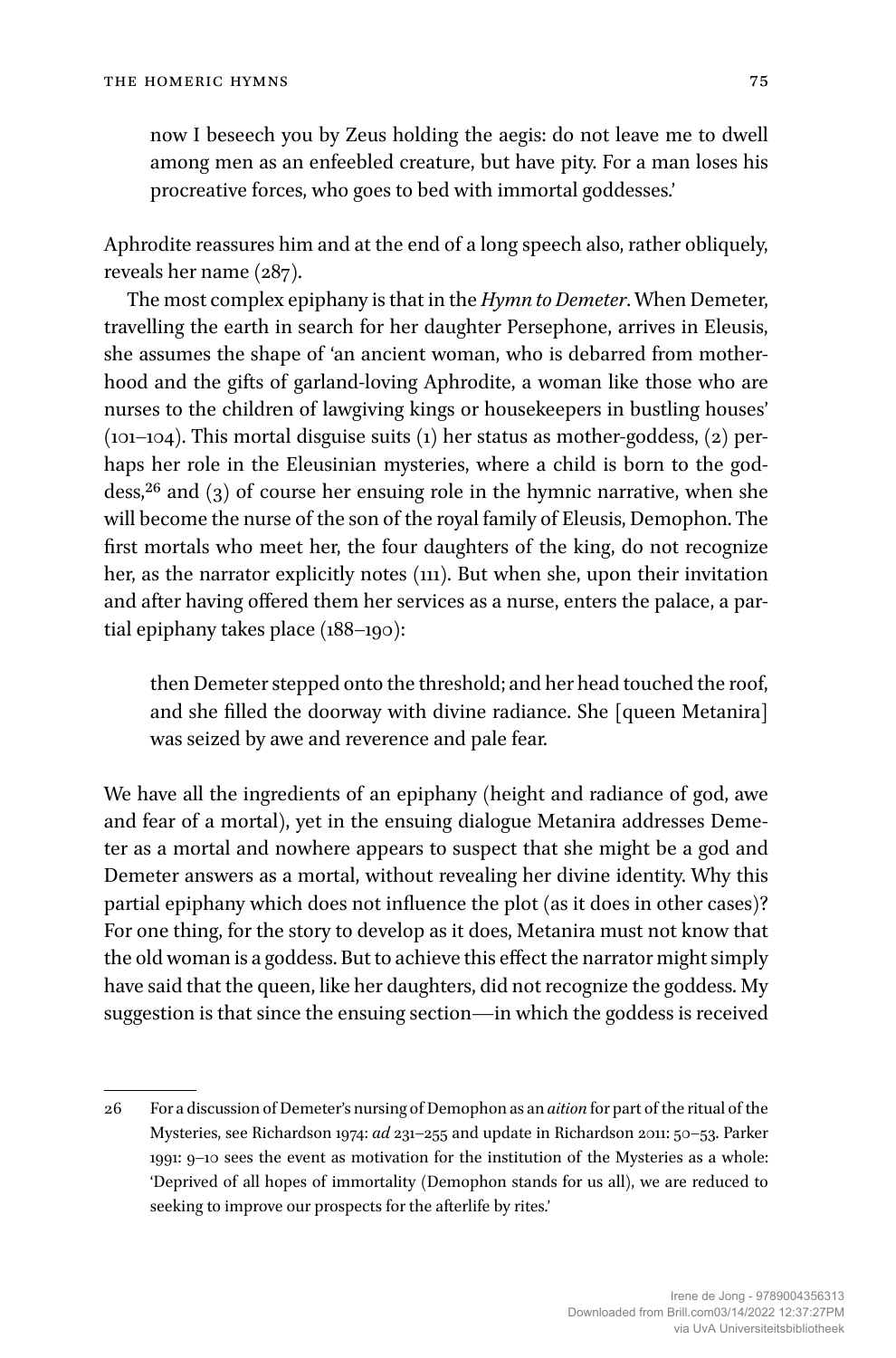in the household of Metanira and Celeus—has an important aetiological function, reflecting as it does the preliminary ritual of the Mysteries, $27$  the epiphany is aimed *at the narratees* and serves to remind them of Demeter's true, divine status.

As a result of her not recognizing the goddess, the queen misinterprets Demeter's placing Demophon into the fire (in order to immortalize him) and interrupts her beneficial work. Now the angry goddess reveals her true identity  $(268-269)$ :

'I am Demeter the honoured one, who is the greatest boon and joy to immortals and mortals.'

Her verbal epiphany is followed by a visual one, the fullest in the Homeric epics and hymns (275–280):

After these words the goddess changed her form and stature, thrusting old age away; beauty wafted all about her. And a lovely fragrance spread from her scented dress, and a radiance shone afar from the immortal body of the goddess; flaxen locks grew down over her shoulders, and the sturdy house was filled with a brilliance of lightning.

As we have seen, radiant light is a stock element of epiphanies, but the stress on light here might also reflect the importance of light for the Mysteries: at the climax of the ceremonies there was the blaze of many torches in the night.

We may conclude that epiphanies play a central role in the characterization of gods in the Homeric hymns. Firstly, the disguises or shapes adopted by the gods at the start of their meetings with men suit their nature and thereby as much reveal as disguise them. Secondly, the moment of epiphany itself is instrumental to the encomiastic aim of hymns, showing as it does the god in his or her full splendour. Making the onlookers of that epiphany not heroes or heroines, as in the Homeric epics, but ordinary people offers the narratees of the hymn a point of reference to identify with and thereby to become, vicariously, witness of the narrated epiphany themselves. The narrated epiphany as it were forms a *mise en abyme* of the epiphany *the hymn itself* is supposed to bring about: the hymn is a gift that the hymnic singer offers, on behalf of a group of people or community, to the god, who is supposed to come and give some form of blessing or help in return for the gift, as the customary salutation

<sup>27</sup> For the aetiological nature of this section, see Richardson 1974: *ad* 192–211.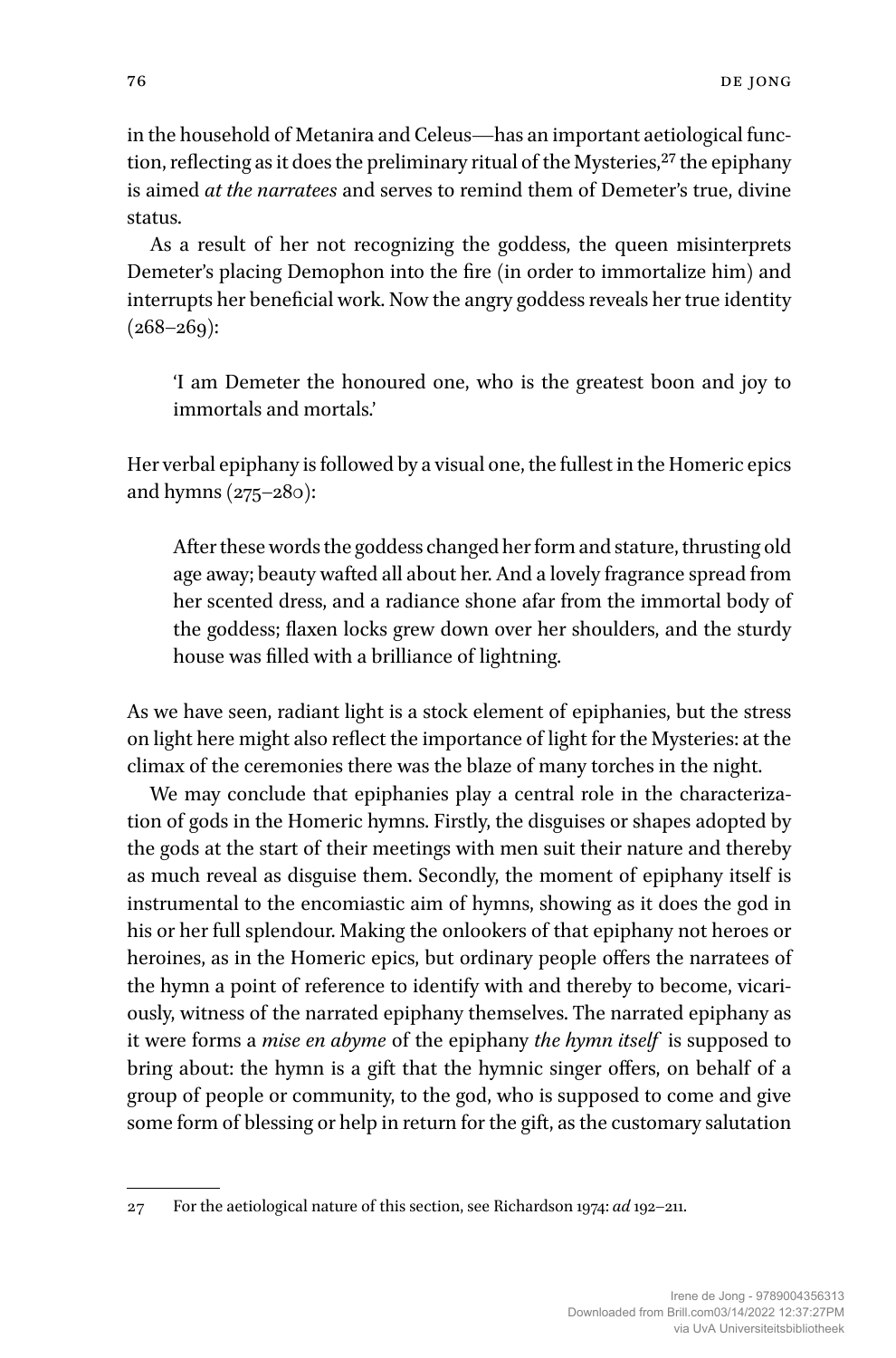at the end of hymns make clear.<sup>28</sup> The representation of an epiphany inside the hymn helps its listeners to make that epiphany happen (in their fantasy or projected on a cult image).29

#### **Moral Evaluation of Hymnic Characters**

Hymns being encomia of gods, these gods are, of course, never held up for moral scrutiny. Indeed, even the greatest rascal of all, Hermes, is smiled upon by Zeus (though not by his direct victim Apollo), who vindicates his stealing and lying by making clear that these are this god's *timai*.30 The mortal characters of the hymns are occasionally evaluated by the narrator (Metanira's spying on Demeter is called 'folly', *aphradiēisin*: *HDem*. 243; the Phlegyae are called 'hybristic men, who disregard Zeus': *HAp*. 278–279) or other characters (Metanira is reviled by Demeter: *HDem*. 256–258, who also uses the word 'folly', *aphradiēisin*; the Tyrsenian pirates by one of their fellow-pirates: *HDion*. 17; and Eos by Aphrodite: *HAphr*. 223; the Cretan sailors/ministers are gently reproached by Apollo: *HAp*. 532–533; and Anchises is warned by Aphrodite not to boast 'with foolish mind', *aphroni tumōi*: *HAphr*. 286).

The hymns do not teach lessons on the basis of the acts of individuals, but they do contain evaluations of the nature of mortals as a collective. Gods and men need each other (men need gifts of the gods like agriculture and prophesy and gods crave the cult and sometimes the physical love of men), but the two worlds and lives are strictly separate. Man cannot become immortal (Demophon) or if he does the experiment is unsuccessful (Tithonus: *HAphr*. 218–238), the one favourable exception being Ganymede (*HAphr*. 202–217). The gulf separating their worlds is symbolized by the dramatic growth of the gods' size at the moment of epiphany, which threatens to exceed the dimensions of the mortals' houses, and the physical reactions of fear, speechlessness or averting of eyes on the part of the mortals. It is, perhaps, most poignantly

<sup>28</sup> Note esp. the *khaire* of these salutations, which perhaps is not so much a farewell as a greeting. For the idea that hymns work towards the hymned god's epiphany, see Depew 2000: 73–74; Garcia 2002; Vergados 2011: 85–86; Thomas 2011: 164; and Platt 2011: 61–62.

<sup>29</sup> Platt 2011: 68–70 rightly points out, however, that even the epiphanies in the Homeric hymns do not describe in detail how *the bodies* of the gods look: the narrator focuses on their clothes or jewellery but stops at the moment these are taken off or makes the mortal interlocutors avert their eyes.

<sup>30</sup> For Delos' enigmatic qualification of Apollo as *atasthalon*, '(potentially) violent' at *HAp*. 67, see N.J. Richardson 2010: ad loc.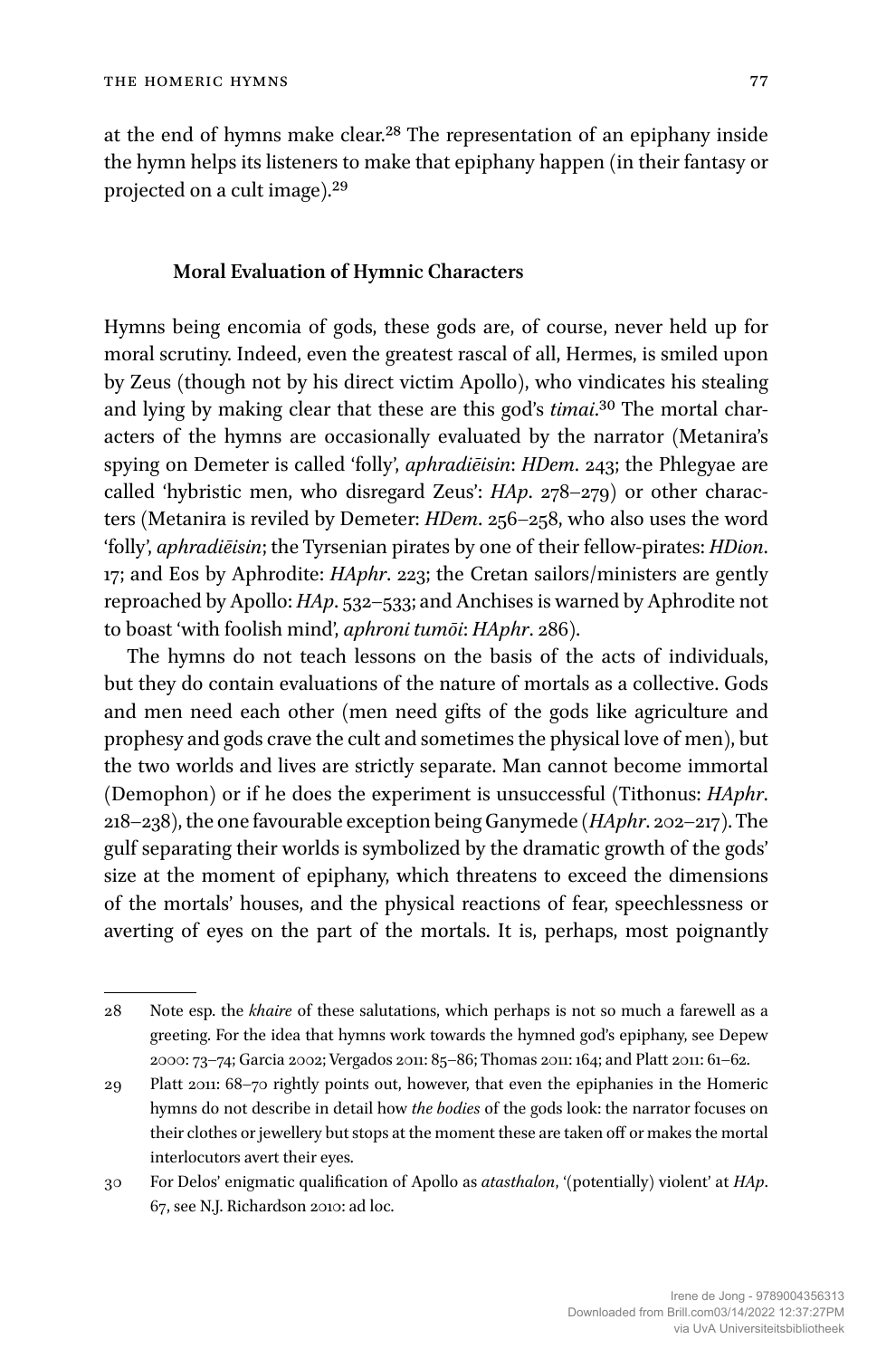illustrated by the fact that the mortals' *condition humaine* is for the gods no more than a song to entertain themselves with (*HAp*. 190–193):

(the Muses) sing of all the gods' divine gifts and of human sufferings, which they have from the immortal gods and live witless and helpless, and they cannot find a remedy for death or a defence against old age.

If mortals can never become immortal they can, however, benefit from the gods; for this they must show themselves faithful followers. Thus hymnic narratives end with an indication of the 'blessedness' of the god's followers (*HDem*. 480–483, cf.*meg' olbios*; *HDion*. 54: cf. *panolbion*) or, conversely, the pronouncement by the god of a curse for those who do *not* behave properly towards him (*HHermes* 577–578; *HAp*. 540–543), or a comical inversion of the theme (*HHermes* 577–578: Hermes brings mortals *no* profit).

#### **Conclusion**

The Homeric hymns are encomia that narrate the *timai* and *erga* of individual gods, often as they are being exercised for the first time after birth. They are, therefore, to a large degree characterizing: the attributive sections, the prolific use of epithets, the gods' fitting anthropomorphic or theriomorphic disguises, and above all the narratives themselves (the god of theft stealing cattle, the goddess of love falling in love, the goddess of agriculture giving or withholding crops, the god of music dancing and playing his lyre) all present detailed and compelling pictures of the gods hymned.

The hymns are an important complement to the Homeric epics where the 'invention' of the Greek gods about which Herodotus speaks is concerned: Demeter and Dionysus do not or hardly figure in the epics, Hermes and Aphrodite only make fleeting appearances, while Apollo's Delphic and prophetic aspect is only briefly touched upon (*Od*. 8.79–81).31

The epiphanies in which most hymnic narratives culminate bring the gods close, not only to the characters inside the narrative but also to the mortal narratees of the hymns. They present in narrative form the meeting of god and mortals that the hymn itself aspires to; it is hoped that the god will listen to

<sup>31</sup> To what extent divine characters in Greek literature have the same flexible personality as mortal ones, i.e. appear differently in different texts, is a question which merits further investigation.